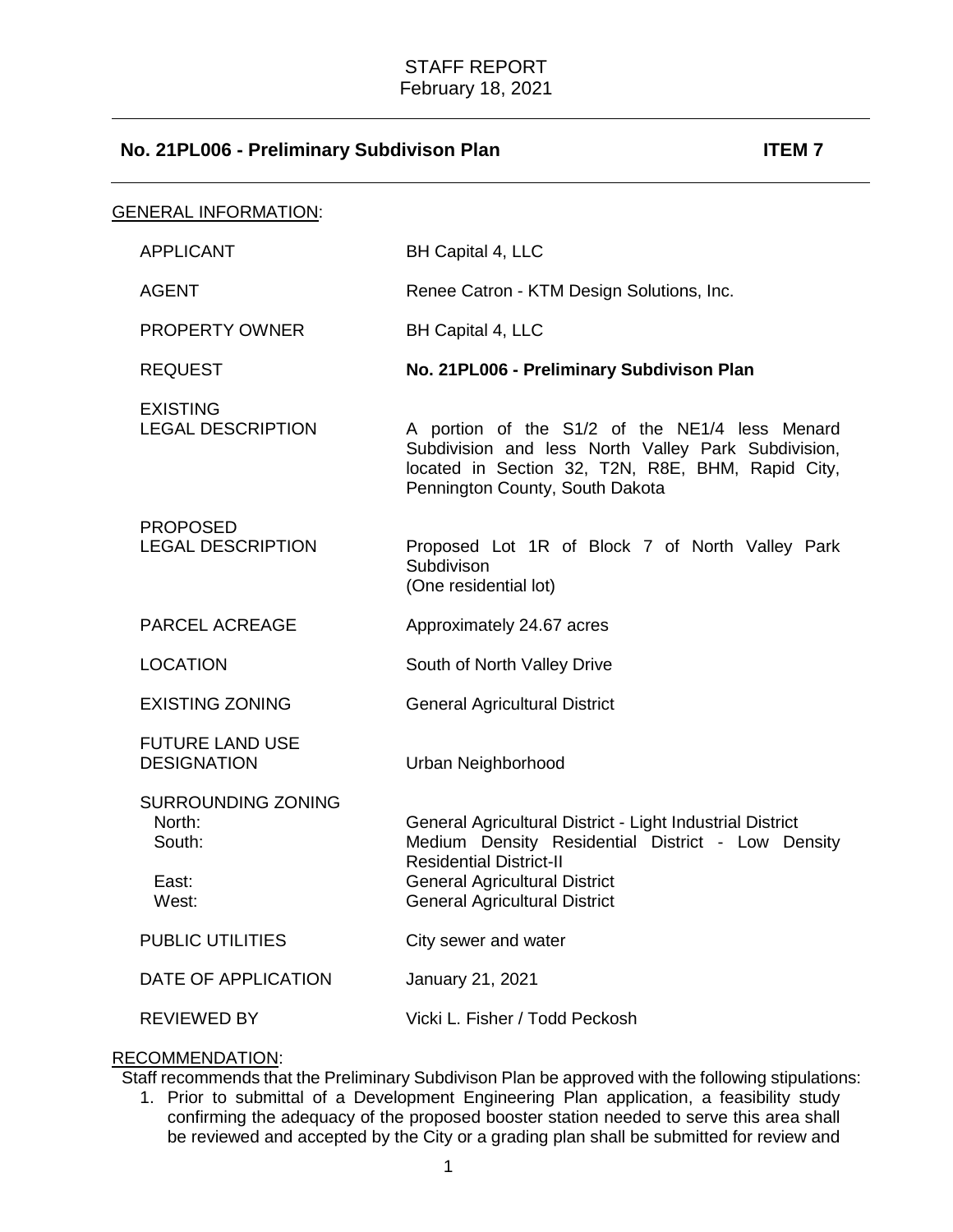approval showing that the development will be within the low-level elevation range (up to 3,300 feet) and a water report shall be submitted demonstrating adequate capacity can be provided by the low-level water main located in North Valley Drive;

- 2. Upon submittal of a Development Engineering Plan application, construction plans for N. Valley Drive, a collector street, shall be submitted for review and approval showing the street located in a minimum 68-foot wide right-of-way and constructed pursuant to Figure 2-1 of the Infrastructure Design Criteria Manual or shall meet criteria for obtaining an Exception. If an Exception is obtained, a copy of the approved document shall be submitted with the Development Engineering Plan application;
- 3. Upon submittal of the Development Engineering Plan application, construction plans shall be submitted for review and approval to provide water main looping of the high level water zone if the property is being served by the high level water zone;
- 4. Upon submittal of a Development Engineering Plan application, a cost estimate for the required subdivision improvements shall be submitted for review and approval;
- 5. Prior to approval of the Development Engineering Plan application, a Development Agreement shall be entered into with the City for all public improvements;
- 6. Prior to approval of the Development Engineering Plan application, engineering design reports (in part to include water, sewer, drainage, and pavement) required for construction approval shall be accepted and agreements required for construction approval shall be executed pursuant to Chapter 1.15 of the Infrastructure Design Criteria Manual. In addition, construction plans shall be accepted in accordance with the Infrastructure Design Criteria Manual. All final engineering reports shall be signed and sealed by a Professional Engineer and contain a Certification Statement of Conformance with City Standards, as required by the Infrastructure Design Criteria Manual;
- 7. Prior to approval of the Development Engineering Plan application, approval from the South Dakota Department of Environment and Natural Resources shall be secured;
- 8. Prior to approval of the Development Engineering Plan application, adequate water capacity shall be available to the project including the installation and City acceptance of the proposed booster station needed to serve this area to meet capacity requirements if the property is served by the high level water zone;
- 9. Prior to approval of the Development Engineering Plan application, any necessary off-site easements shall be recorded;
- 10. Prior to submittal of a Final Plat application, the subject property shall be rezoned from General Agriculture District to Medium Density Residential District;
- 11. Upon submittal of a Final Plat application, surety for any required subdivision improvements that have not been completed shall be posted and the subdivision inspection fees shall be paid; and,
- 12. Prior to the City's acceptance of the public improvements, a warranty surety shall be submitted for review and approval as required.

#### GENERAL COMMENTS:

The applicant has submitted a Preliminary Subdivision Plan to create one residential lot, leaving an unplatted balance. The lot will be sized 24.67 acres and will be known as Lot 1R, Block 7, Antelope View Estates.

The applicant has also submitted a Rezoning request (File #21RZ009) to change the zoning designation of the subject property from General Agriculture District to Medium Density Residential District.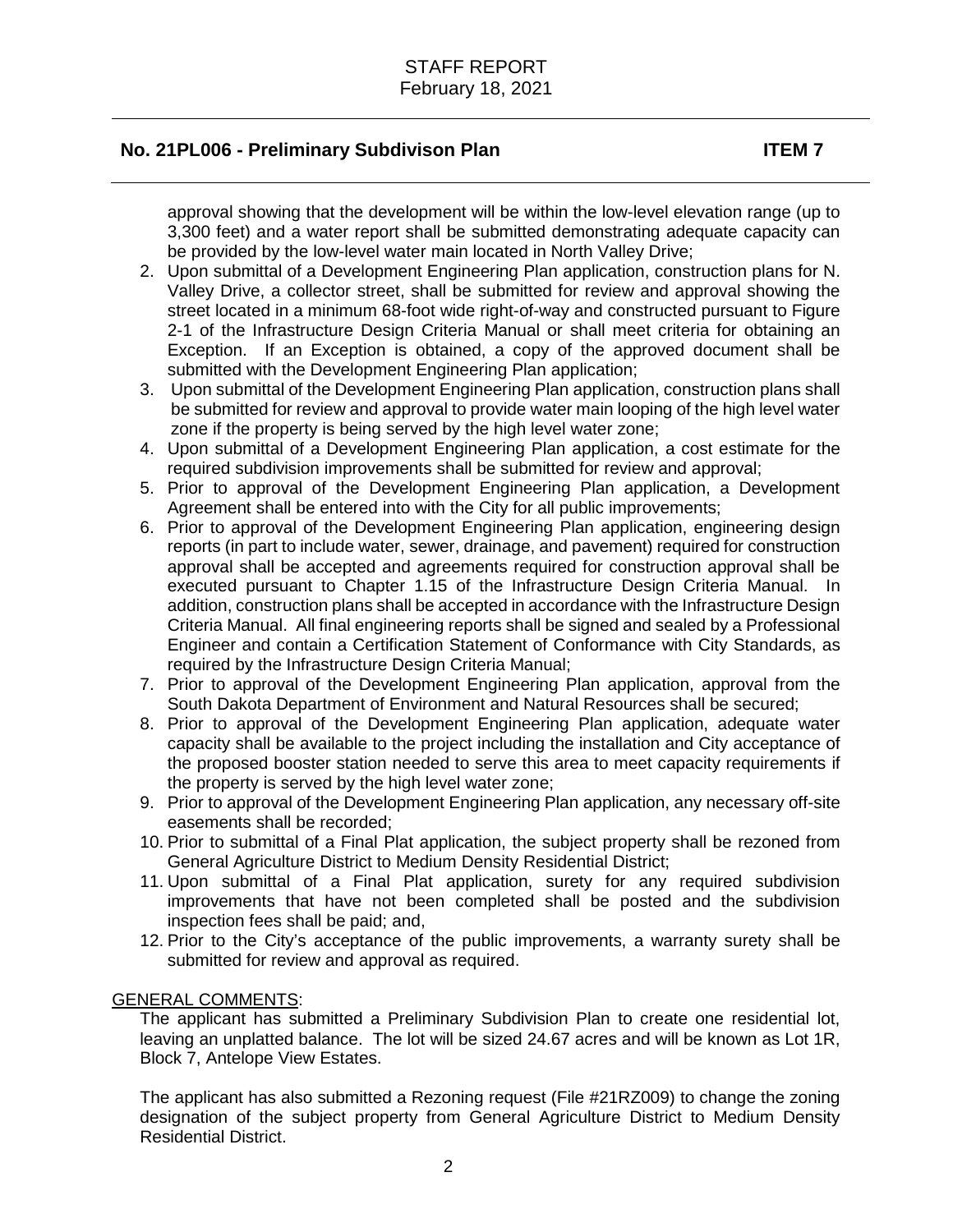The property is located at the southern terminus of N. Valley Drive. Currently, the property is void of any structural development.

A Preliminary Subdivision Plan is a tentative plan of a proposed subdivision requiring the installation of public improvements. Approval of a Preliminary Subdivision Plan by the City Council is required before an applicant can proceed with Development Engineering Plans and a Final Plat application for all or part of the area within the Preliminary Subdivision Plan application.

#### STAFF REVIEW:

Staff has reviewed the Preliminary Subdivision Plan and has noted the following considerations:

Zoning: As previously noted, the applicant has submitted a Rezoning request (File #21RZ004) to change the zoning designation on a 2.74-acre portion of the subject property from General Agriculture District to Low Density Residential District 2. The balance of the property is currently zoned Low Density Residential District 2. The General Agriculture District requires a minimum lot size of 20 acres for a residential use. The proposed lots range in size from 8,675 square feet to 19,053 square feet and do not meet the minimum lot size of the General Agriculture District. As such, the portion of the subject property zoned General Agriculture District must be rezoned to Low Density Residential District 2 as proposed prior to submittal of a Final Plat application.

The City's Future Land Use Plan identifies the appropriate use of the property as Urban Neighborhood which supports a range of housing types. As such, the proposed development is in compliance with the City's Comprehensive Plan.

- N. Valley Drive: N. Valley Drive is identified as a collector street on the City's Major Street Plan requiring that it be located in a minimum 68-foot wide right-of-way and constructed with a varying pavement width depending upon on-street parking requirements, curb, gutter, sidewalk, street light conduit, water and sewer. Upon submittal of a Development Engineering Plan application, construction plans for the future collector street must be submitted for review and approval showing the street located in a minimum 68-foot wide right-of-way and constructed pursuant to Figure 2-1 of the Infrastructure Design Criteria Manual or must meet criteria for obtaining an Exception. If an Exception is obtained, a copy of the approved document must be submitted with the Development Engineering Plan application.
- Water: The proposed lot is primarily located in the North Rapid Water Zone, the high level water zone, which serves elevations of 3,300 feet to 3,450 feet. The elevation of the proposed development is approximately 3,270 feet to 3,400 feet. The area is served by a single 12 inch water main in E. Philadelphia Street and has limited capacity to serve additional areas beyond what has already been approved. The existing 12-inch North Rapid main is a low level zone water main. The North Rapid Main is also a long dead-end main that requires looping back to E. Anamosa Street. Upon submittal of a Development Engineering Plan application, water plans and analysis prepared by a Registered Professional Engineer must be submitted for review and approval in accordance with the Infrastructure Design Criteria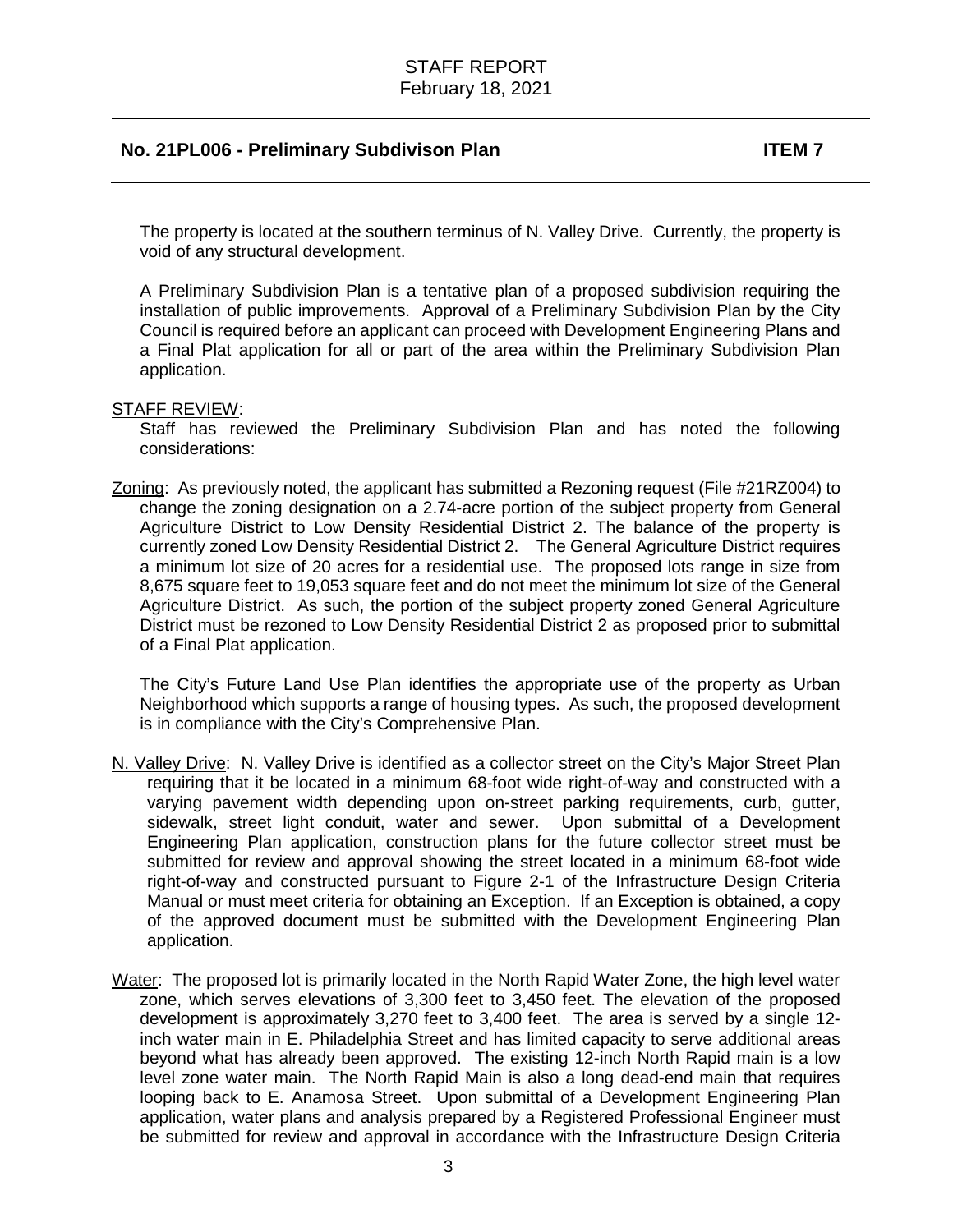Manual. The design report must demonstrate that the water service is adequate to meet estimated domestic flows and required fire flows to support the proposed development. In addition, an Exception must be obtained to allow a dead-end main or the plans must be revised to provide looping of the North Rapid system in compliance with the Infrastructure Design Criteria Manual. Easements must also be provided as needed.

On January 19, 2021, the City Council approved a Tax Increment Finance project (20TI006) for this area which includes a booster station to provide capacity to the North Rapid Zone and a feasibility study to confirm the adequacy of the proposed booster station needed to serve this area. To ensure that adequate water will be available to serve this project, the feasibility study must be reviewed and accepted by the City prior to the submittal of a Development Engineering Plan application or a grading plan must be submitted for review and approval showing that the development will be within the low-level elevation range (up to 3,300 feet) and a water report must be submitted demonstrating adequate capacity can be provided by the low-level water main located in North Valley Drive. Prior to approval of the Development Engineering Plan application, adequate water capacity must be available to the project including the installation and City acceptance of the proposed booster station needed to serve this area if necessary to meet capacity requirements.

- Sewer: The sewer main in N. Valley Drive, north of the subject property, was sized based on fewer dwelling units than what has currently been proposed with Antelope View Estates. Restrictions on development may be required if the sewer downstream is unable to handle the flow. Upon submittal of a Development Engineering Plan application, a sewer design report prepared by a Registered Professional Engineer as per the Infrastructure Design Criteria Manual must be submitted for review and approval. The design report must demonstrate that the sanitary sewer capacity is adequate to meet estimated flows and provide sufficient system capacity in conformance with the Infrastructure Design Criteria Manual. In addition, easements must be provided as needed.
- Drainage: The property is located in the Box Elder Drainage Basin. A regional pond has been constructed downstream. Calculations showing that the development of this property is consistent with the assumptions from the regional pond design is required as part of a building permit, or on-site detention and water quality may be required.

Upon submittal of a Development Engineering Plan application, a drainage plan and report prepared by a Registered Professional Engineer as per the Infrastructure Design Criteria Manual and the Rapid City Municipal Code must be submitted for review and approval addressing subdivision improvements. In addition, easements must be dedicated as needed.

Stormwater Management Plan: The City Council has adopted a Stormwater Quality Manual and an Infrastructure Design Criteria Manual which provide criteria and technical guidance for erosion and sediment control at construction sites. As such, staff recommends that upon submittal of the Development Engineering Plan application, an Erosion and Sediment Control Plan in compliance with the adopted Stormwater Quality Manual and Infrastructure Design Criteria Manual be submitted for review and approval as required. In addition, an Erosion and Sediment Control Permit must be obtained prior to any construction.

Development Agreement: Section 1.16.1 of the Infrastructure Development Criteria Manual